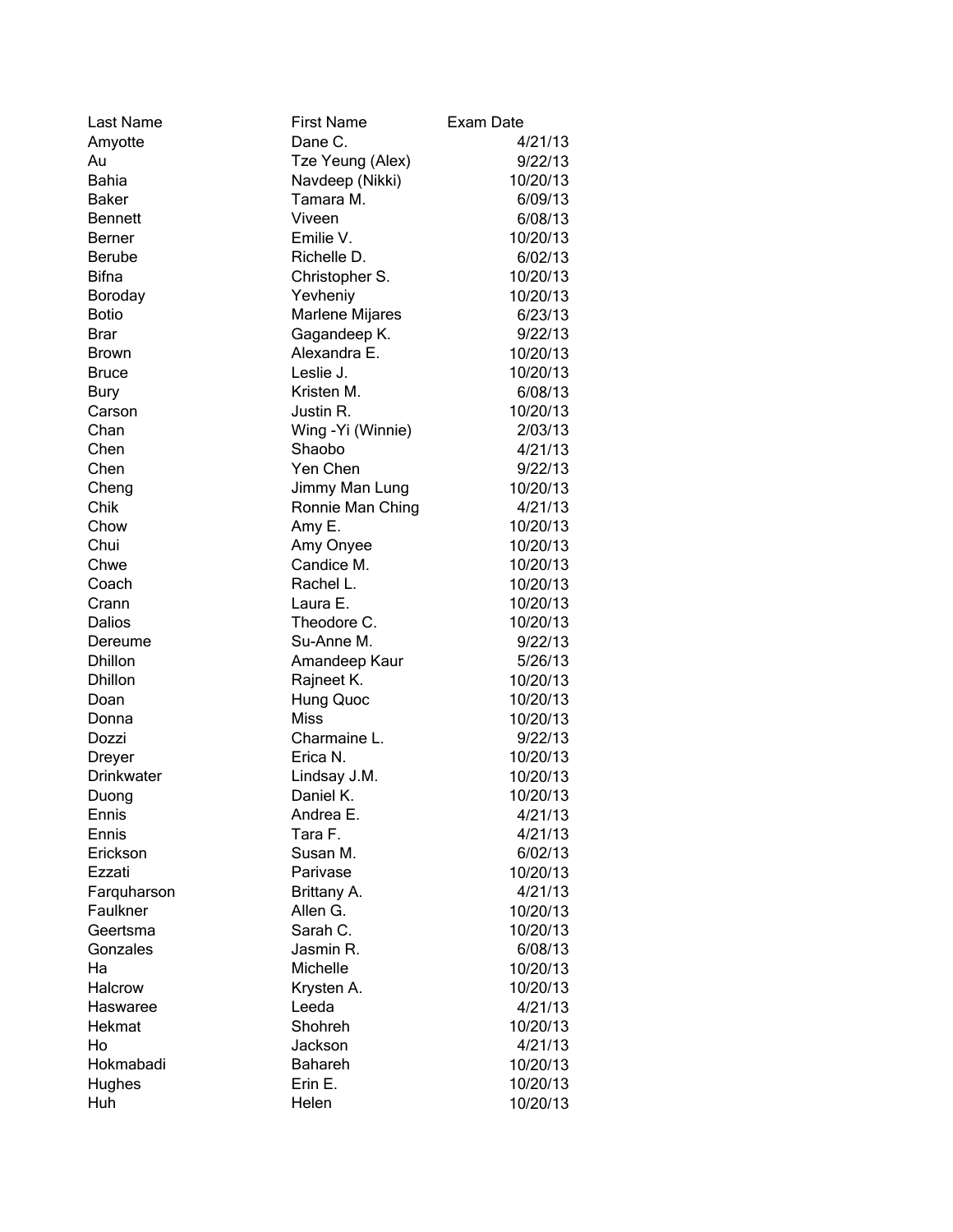| Huynh            | Michael           | 5/26/13  |
|------------------|-------------------|----------|
| Jimenez          | Camilo A.         | 10/20/13 |
| Jin              | Christine Xiao    | 10/20/13 |
| Kasim            | Umar              | 10/20/13 |
| Kasiri           | Kika              | 5/26/13  |
| Khanna           | Manu              | 4/21/13  |
| <b>Kirk</b>      | Joel G.           | 10/20/13 |
| Kishore          | Avin Vickash      | 9/22/13  |
| Kumar            | Shatrughan        | 10/20/13 |
| Lam              | Caroline K.       | 10/20/13 |
| Lancaon-Martinez | Maria Cristina B. | 10/20/13 |
| Langford         | Chelsea M.        | 10/20/13 |
| Lau              | Ernesto           | 10/20/13 |
| Leishman         | Scot A.           | 9/22/13  |
| Letourneau       | Daniel C.         | 10/20/13 |
| Levy             | Olesia Kari       | 10/20/13 |
| Lewis            | Jeffrey           | 10/20/13 |
| Lim Ah Ken       | Amy-Leen          | 10/20/13 |
| Llagas           | Eufemia Capacia   | 9/22/13  |
| Lui              | Chung Yin Albert  | 10/20/13 |
| Ma               | Nan Chen          | 10/20/13 |
| Mak              | Emmy (Ching-Man)  | 10/20/13 |
| Malanka          | Kylie M.          | 10/20/13 |
| Manik            | Jagjit S.         | 4/21/13  |
| Manning          | Rebecca L.        | 9/22/13  |
| Mathew           | Shintu Joseph     | 10/20/13 |
| <b>McAnulty</b>  | Corinne M.        | 10/20/13 |
| McGonigle        | Marci L.          | 9/22/13  |
| McMillan         | Jamie E.          | 4/21/13  |
| McPherson        | Paula A.          | 6/09/13  |
| Meaney           | Matthew P.        | 9/22/13  |
| Ming             | Yu                | 10/20/13 |
| Murray           | Yvette            | 6/09/13  |
| Napier           | Katie J.          | 9/22/13  |
| Nekrassova       | Marina            | 10/20/13 |
| Ngo              | Binh L.T.         | 10/20/13 |
| Nguyen           | Karen K.          | 4/21/13  |
| Nijjar           | Rajwinder K.      | 5/26/13  |
| Norman           | Jason D.          | 4/21/13  |
| Ogbeide Ihama    | Rita              | 10/20/13 |
| Oh               | Mounghee          | 4/21/13  |
| Olenchuk         | Jillian M.        | 6/02/13  |
| Onfrichuk        | Rachel E.         | 10/20/13 |
| Osborne          | Margaret D.       | 10/20/13 |
| Parlayan         | Munir             | 10/20/13 |
| Pattenden        | Jennifer B.       | 10/20/13 |
| Pearson          | Tamara R.         | 10/20/13 |
| Pelaez           | Hannadale A.      | 9/22/13  |
| Pell             | Samantha L.       | 4/21/13  |
| Peng             | Pai-Huei          | 9/22/13  |
| Perez            | Rachel A.         | 10/20/13 |
| Pham-Ho          | Ronald Hung Quoc  | 10/20/13 |